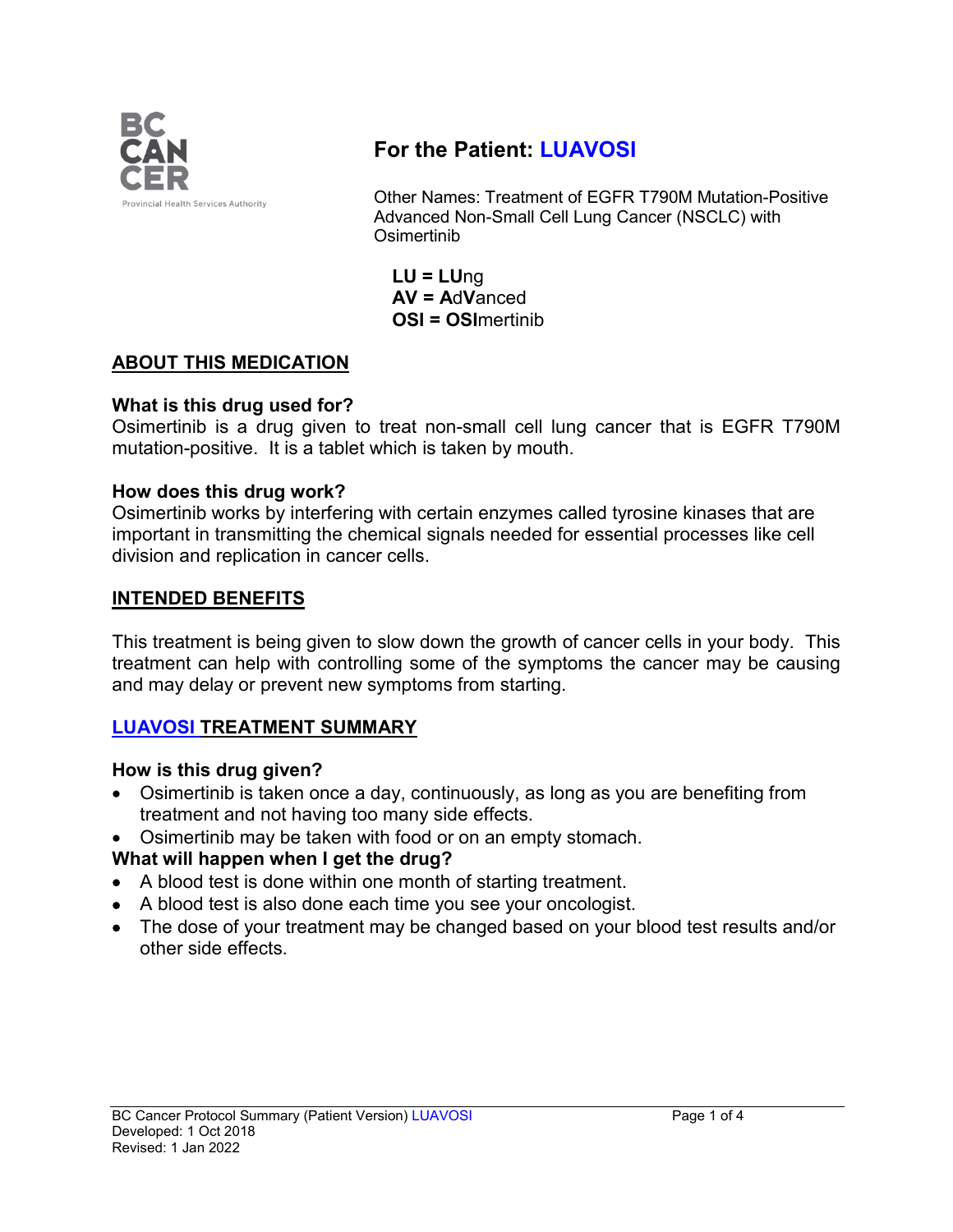# **SIDE EFFECTS AND MANAGEMENT:**

- Your oncologist will review the risks of treatment and possible side effects with you before starting treatment.
- The pharmacist will review how to take the medication and possible side effects with you on the day you first pick up your medication.
- Unexpected and unlikely side effects can occur with any drug treatment. *The ones listed below are particularly important for you to be aware of.* Please refer to the patient information handout entitled "*For the Patient: Osimertinib*" for a complete list of possible side effects and their management.

| <b>SERIOUS</b><br><b>SIDE EFFECTS</b>                            | <b>MANAGEMENT</b>                                                                                                                                                                                                                                                                                                                                                                                                                                            |
|------------------------------------------------------------------|--------------------------------------------------------------------------------------------------------------------------------------------------------------------------------------------------------------------------------------------------------------------------------------------------------------------------------------------------------------------------------------------------------------------------------------------------------------|
| Slow or abnormal heart rhythm<br>(QT prolongation) rarely occurs | Minimize your risk of abnormal heart rhythm by:<br>Always checking with your doctor and pharmacist<br>about drug interactions when starting a new<br>medication, herbal product or supplement.<br>Avoiding grapefruit and grapefruit juice and other<br>similar fruits when taking osimertinib.<br>Tell your doctor <i>immediately</i> or get emergency help if<br>your heart is beating irregularly or fast, or if you feel<br>faint, lightheaded or dizzy. |
| <b>Heart failure rarely occurs</b>                               | Regular heart tests will be done throughout your<br>treatment to monitor your heart function.<br>Immediately report any signs of heart failure such as<br>shortness of breath, fatigue or leg swelling.                                                                                                                                                                                                                                                      |
| Lung problems rarely occur                                       | Tell your doctor immediately or get emergency help if<br>you have difficulty breathing, shortness of breath, cough<br>or tightness in the chest.                                                                                                                                                                                                                                                                                                             |

| <b>OTHER</b><br><b>SIDE EFFECTS</b>                                        | <b>MANAGEMENT</b>                                                                                                                                                                        |
|----------------------------------------------------------------------------|------------------------------------------------------------------------------------------------------------------------------------------------------------------------------------------|
| Nausea and vomiting may occur.<br>Most people have little or no<br>nausea. | You may be given a prescription for an anti-nausea<br>drug(s) to take at home. It is easier to prevent<br>nausea than to treat it once it has occurred, so<br>follow directions closely. |
|                                                                            | Drink plenty of liquids.                                                                                                                                                                 |
|                                                                            | Eat and drink often in small amounts.                                                                                                                                                    |
|                                                                            | Try the ideas in Food Choices to Help Control<br>Nausea                                                                                                                                  |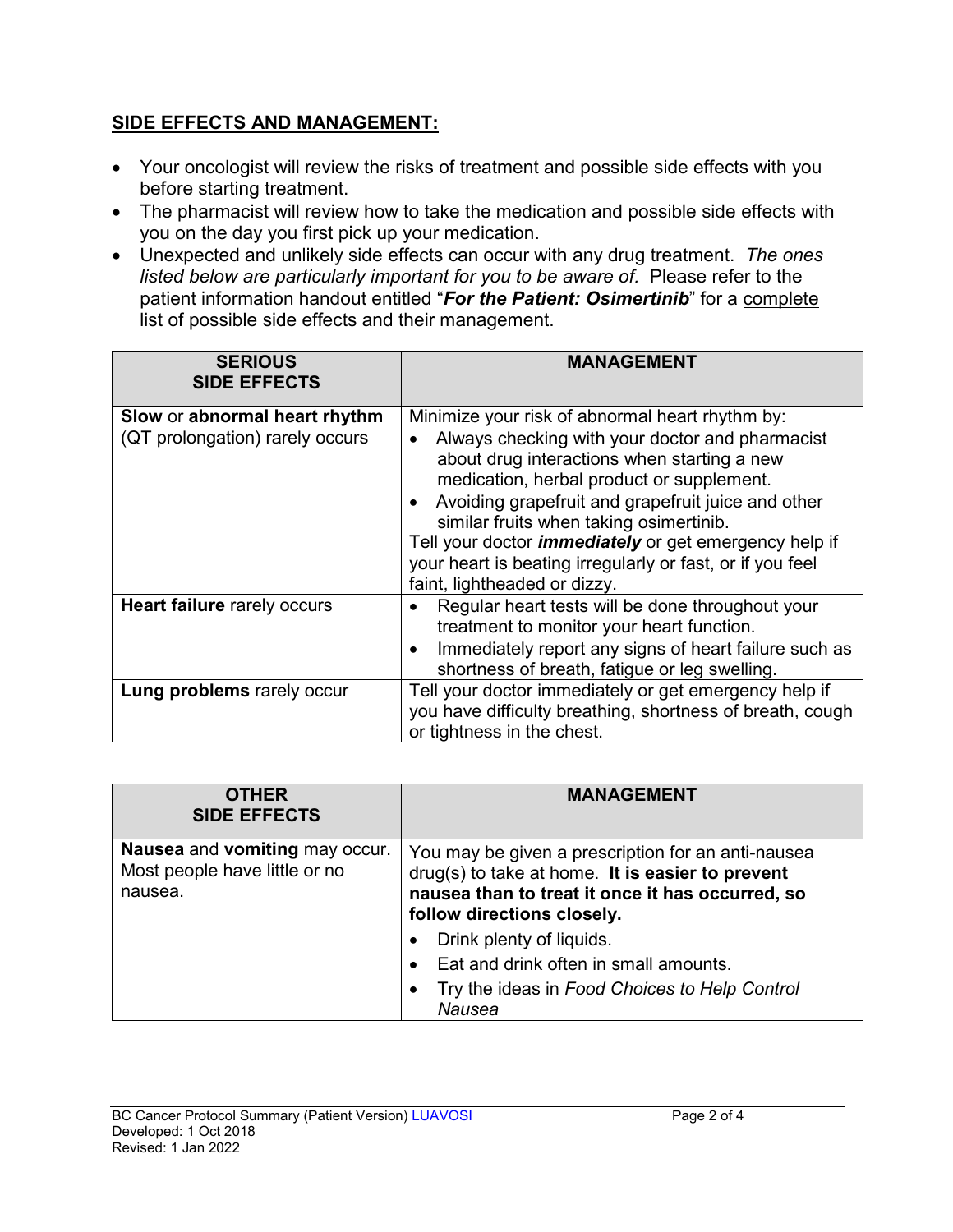| <b>OTHER</b><br><b>SIDE EFFECTS</b>                                                        | <b>MANAGEMENT</b>                                                                         |
|--------------------------------------------------------------------------------------------|-------------------------------------------------------------------------------------------|
|                                                                                            |                                                                                           |
| Diarrhea may sometimes occur                                                               | To help diarrhea:                                                                         |
|                                                                                            | Drink plenty of fluids.<br>$\bullet$                                                      |
|                                                                                            | Eat and drink often in small amounts.                                                     |
|                                                                                            | Avoid high fibre foods as outlined in Food Ideas to<br>$\bullet$<br>Help Manage Diarrhea. |
| <b>Constipation may sometimes</b><br>occur                                                 | To help with constipation:                                                                |
|                                                                                            | Drink plenty of fluids.<br>$\bullet$                                                      |
|                                                                                            | Exercise if you can.<br>$\bullet$                                                         |
|                                                                                            | Try the ideas in Suggestions for Dealing with<br>$\bullet$<br>Constipation.               |
| Eye problems, such as blurry or                                                            | Use caution when driving or operating machinery,<br>$\bullet$                             |
| double vision, sensitivity to light                                                        | especially at night.                                                                      |
| and redness/itchiness may occur,<br>especially if you wear regular                         | Tell your doctor at your next visit, especially if the<br>$\bullet$                       |
| contact lens.                                                                              | changes don't go away or get worse.                                                       |
| Skin rash and dry or itchy skin                                                            | Moisturizing creams can help reduce skin dryness<br>$\bullet$                             |
| commonly occur                                                                             | Avoid hot showers<br>$\bullet$                                                            |
|                                                                                            | Exposure to the sun might make these symptoms<br>$\bullet$                                |
|                                                                                            | worse. Refer to Your Medication Sun Sensitivity and                                       |
|                                                                                            | Sunscreens* or the BC Health Guide for more<br>information.                               |
|                                                                                            | If your symptoms get worse, or are very irritating,<br>$\bullet$                          |
|                                                                                            | call your doctor. Otherwise, be sure to mention it at<br>your next visit.                 |
| Nail changes, including<br>loosening or loss of the nail, and<br>swelling sometimes occurs | Avoid trauma to nails or fingertips<br>$\bullet$                                          |
|                                                                                            | Avoid harsh soaps, detergents, and nail products.<br>$\bullet$                            |
|                                                                                            | Keep hands clean and dry.<br>$\bullet$                                                    |
|                                                                                            | If nail changes interfere with your activity, or are<br>$\bullet$                         |
|                                                                                            | painful, call your doctor. Otherwise, be sure to                                          |
|                                                                                            | mention it at your next visit.                                                            |